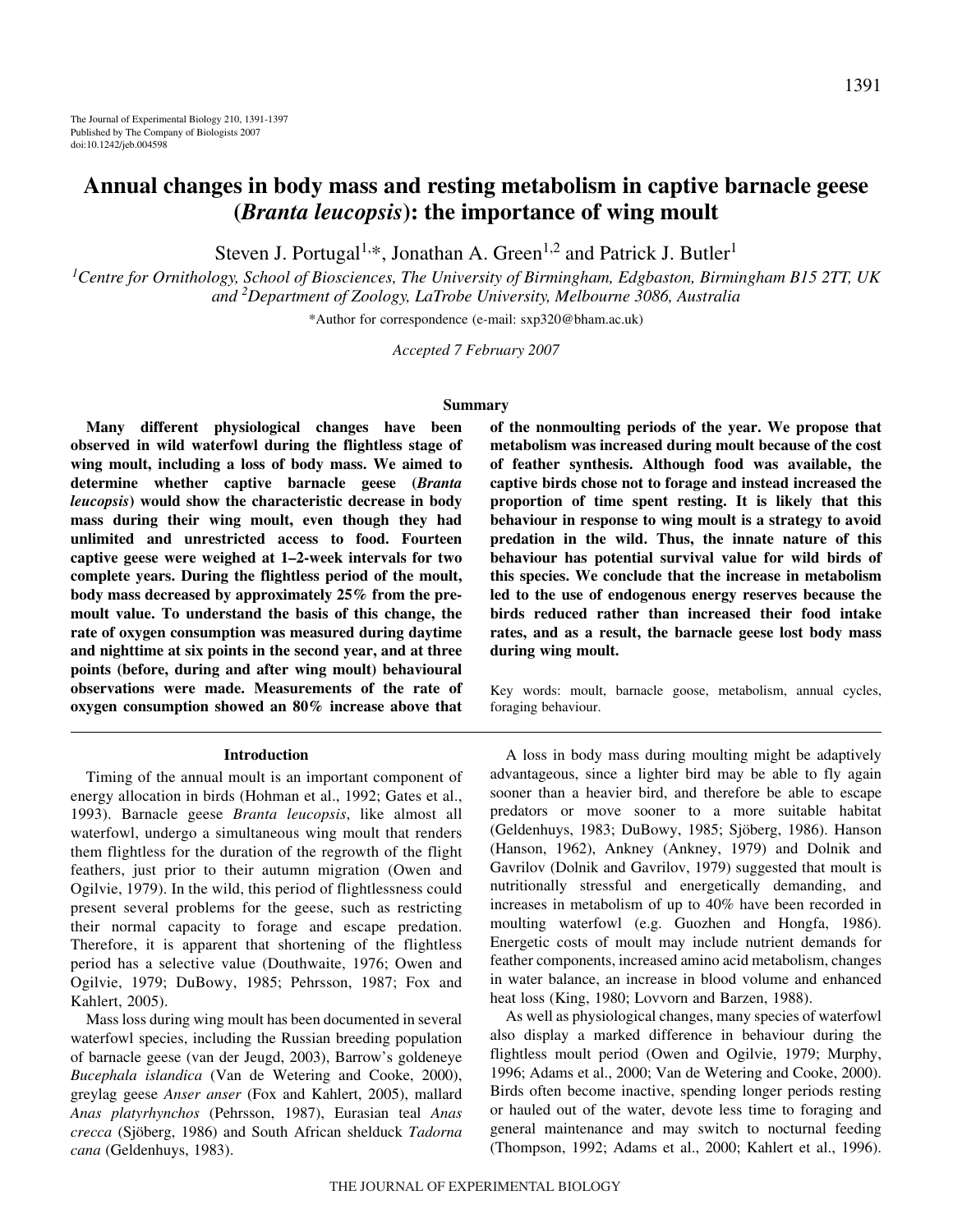# 1392 S. J. Portugal, J. A. Green and P. J. Butler

Panek and Majewski proposed that these changes in behaviour are a result of the increased risk of predation as a result of being flightless, and this behavioural change results in a loss of feeding opportunities, and consequently a drop in body mass (Panek and Majewski, 1990).

Relatively little is known about the effects of captivity on wing moult in waterfowl (e.g. Hanson, 1962). By having birds in captivity and removing predation pressure and restrictions on foraging, it is possible to establish how innate these moult rhythms and associated behaviours are and to investigate their possible causes. Thus, we asked the following questions: (1) Do captive barnacle geese lose mass during the wing moult, despite having unrestricted access to food and no predation pressure? (2) Does resting metabolic rate (measured as the rate of oxygen consumption during rest) increase during the flightless period of the moult? (3) How do captive barnacle geese alter their time budgets in response to wing moult? (4) Do heavier birds lose proportionally more mass during moult, perhaps to minimise the duration of the flightless period?

#### **Materials and methods**

#### *Birds*

A captive population of 14 barnacle geese obtained as 3 week-old goslings was maintained under natural light in a large outdoor aviary at the University of Birmingham. The goslings were obtained from Bentley Waterfowl Park (Sussex, UK), which has held a self-sustaining captive population of this species since 1982. Although the origin of this population is unknown, the geese have therefore not migrated for at least 25 years. The geese were fed with a 50–50 diet (Lilico, Surrey, UK) of mixed poultry corn (4% fat, 12% protein and 71% carbohydrate) and poultry growers pellets (3% fat, 16% protein and 61% carbohydrate), and water was available *ad lib*.

#### *Weighing*

Throughout a 2-year period (2004, 2005), the geese were weighed at one- or two-week intervals to the nearest 5 g. Birds were hooded to reduce stress and placed in a darkened plastic box for weighing. Handling was kept to a minimum. All regulated procedures were performed by British Home Officelicensed personnel in possession of a Personal License, and working under the auspices of a corresponding Project License, as set out in the Animals (Scientific Procedures) Act 1986.

## *Moult score*

The stage of wing moult was determined using a six-point classification moult score system (e.g. Geldenhuys, 1982; Ankney, 1984; Bridge, 2004): (0) pre-wing moult, (1) primaries and secondaries remain, new primary pin visible, (2) primaries missing and most secondaries remain, (3) all primaries and secondaries missing, (4) new primaries emerged just beyond primary coverts, (5) primaries visible well beyond primary coverts and secondaries visible beyond secondary coverts, and (6) post-wing moult.

#### *Time–activity budgets*

The activity budgets of the captive barnacle geese were recorded during 2005 at three points during the year (June, August and November). Behaviour was recorded onto paper at three different times of the day: morning  $(07:00-12:00h)$ GMT), afternoon (12:00–17:00 h GMT) and evening  $(17:00-22:00h$  GMT). Observations were made from a shed a short distance (approximately  $6 \text{ m}$ ) away from the birds and were restricted to periods of good weather. An individual goose was selected and watched for a total period of 5 min, with activities being recorded at 15-s intervals. If there was any disturbance during the 5-min observation, the data were not used. The number of individuals sampled each day ranged from 7 to 14. In total, 105 observation sessions were performed.

Twenty separate behaviours were recorded during the study and pooled into six general categories (Austin, 1987; Adams et al., 2000): foraging (including feeding and pausing), resting (which includes loafing and sleeping), maintenance (including preening, scratching, stretching and splash bathing), locomotion (including tail wagging, walking, swimming, wingflapping and scooting), social (agonistic and courtship), and alert (including head raising and inactivity to scan the immediate area).

#### *Resting rate of oxygen consumption measurements*

Resting rate of oxygen consumption  $(\dot{V}_{O_2})$  was measured overnight in darkness between the hours of 23:00 h and  $07:00h$ , and during the day in the light between the hours of 11:00 h and 14:00 h. Birds were placed inside a Perspex box (74 cm high  $\times$  58 cm long  $\times$  47 cm wide) and  $\dot{V}_{O_2}$  measured using open circuit respirometry (Withers, 2001). Air temperature within the chamber was 19–21°C, which is within the thermoneutral zone for the geese (Calder and King, 1974). Food (not water) was withheld from the birds for 8 h before they were placed in the respirometer box. Resting rate was calculated from the lowest value when averaged over 5-min periods (Withers, 2001). Thus, those data collected during the night are equivalent to basal rates of oxygen consumption, or basal metabolic rate (BMR) (McNab, 1997; Frappell and Butler, 2004). The data were collected during the second year of the study (2005), in February, May, July, August, September and November, and the same six birds were sampled in each session.

#### *Respirometry equipment*

Two respirometry systems were used simultaneously to record resting  $V_{\text{O}_2}$ , in order to minimise the duration of the sampling sessions. Information regarding the set-up and equipment for system 1 are described elsewhere in detail (Green et al., 2001) and for system 2 by Wilson et al. (Wilson et al., 2006). The extent to which each respirometry system leaked was determined by pumping oxygen-free nitrogen gas (BOC Gases, Guildford, UK) into the chamber at a known rate (Fedak et al., 1981). The calculated values of gas exchange were adjusted to compensate for the loss of chamber gas.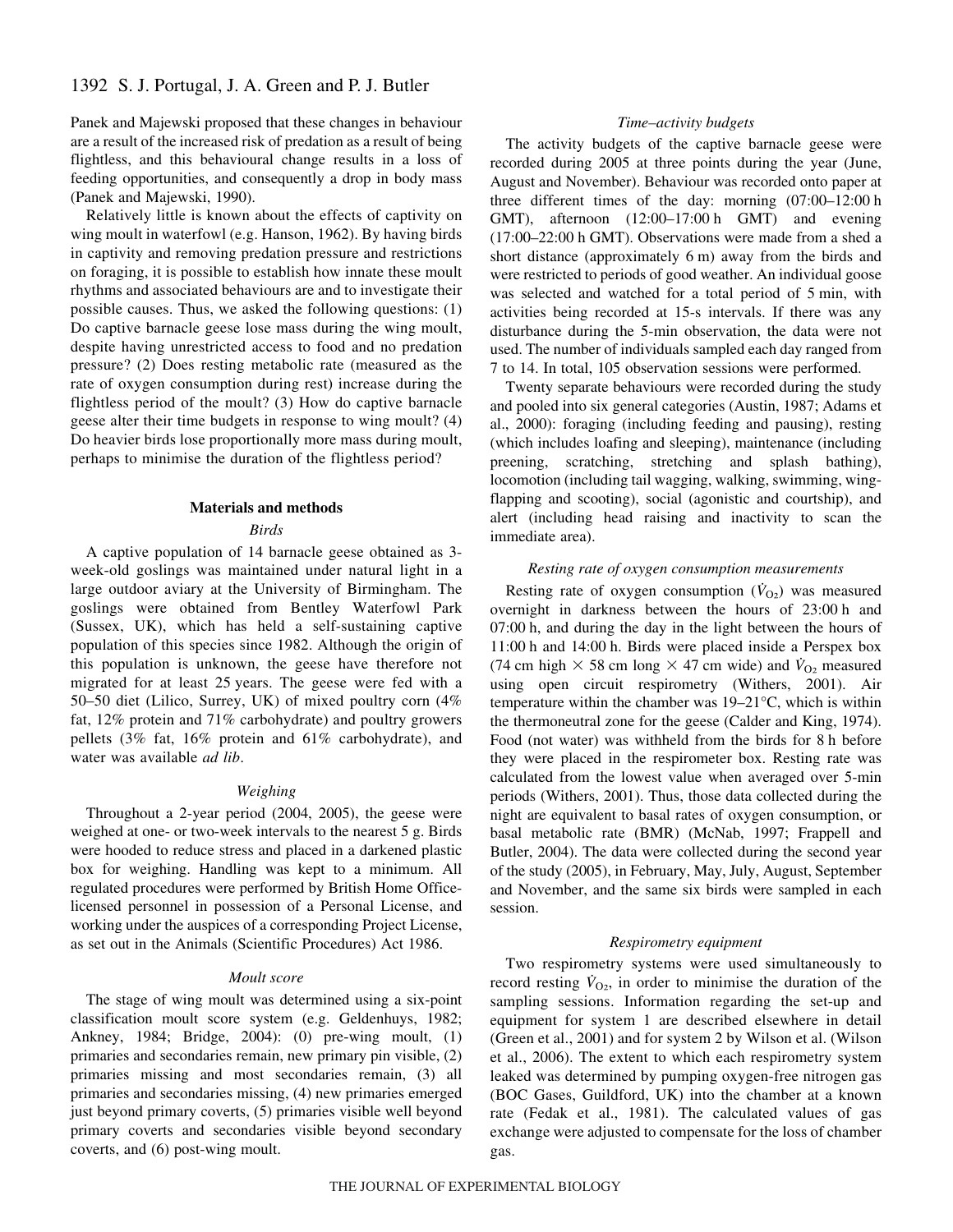The rate of oxygen consumption was calculated using the equations of Depocas and Hart (Depocas and Hart, 1957), as modified by Withers (Withers, 1977) and Koteja (Koteja, 1996). As  $CO<sub>2</sub>$  was not measured in system 1, for these experiments equation 3a (Withers, 1977) was used to calculate  $V_{\text{O}_2}$  (Ward et al., 2002), where the respiratory exchange ratio (RER) was assumed to be the mean value measured in the birds in system 2. This procedure would introduce an error of less than 1% into the calculated  $\dot{V}_{\text{O}_2}$  (Koteja, 1996), given the measured variation in RER. For system 2, equation 3b from Withers was used (Withers, 1977). Data from both systems were pooled.

#### *Statistical analysis*

Repeated-measures analysis of variance (ANOVA) was performed to compare the mean values for each weighing session, and on measurements of resting  $V_{\text{O}_2}$ . Post-hoc Bonferonni corrected paired *t*-tests were used to compare resting  $V_{O_2}$  between sampling sessions ( $P<0.003$ ). Analysis of covariance (ANCOVA) was used to compare rate of mass change during the wing moult period between the 2 years, and to investigate the relationship between body mass and  $V_{\text{O}_2}$ .

Linear regression was used to examine the influence of body condition on rate of body mass change during the moult. For this, mass was adjusted for structural size [size-adjusted body mass=body mass (g)/tarsus length (cm)] (Van de Wetering and Cooke, 2000).

Percentage data for each behavioural category from each sampling session was arcsin transformed and a two-way ANOVA (time of day and month) with post-hoc Tukey's honest significant difference (HSD) tests (*P*<0.05) was performed to determine whether there were differences in the mean proportion of time dedicated to each category of behaviour between the three different times of year, and between morning, afternoon and evening observations.

All tests were considered significant at *P*<0.05. Values given are means  $\pm$  s.e.m.

#### **Results**

#### *Annual cycles in body mass and moult*

Mean body mass of the 14 captive barnacle geese (Fig*.·*1) changed significantly throughout the annual cycle for both years of the study (*P*<0.0001). As might be expected, the birds were significantly heavier in year 2 than year 1 (*P*<0.0001) as they had reached sexual maturity.

Peaks in body mass were observed in January 2005  $(2143\pm 89 \text{ g})$  and early July  $(1951\pm 62 \text{ g})$  and  $2034\pm 75 \text{ g}$  for 2004 and 2005, respectively), followed by a significant drop in body mass of approximately 430 g during the moult periods in both years (*P*<0.0001). In 2005 the first flight feathers were dropped during the last week of June, and by July 14th, all barone of the birds was classified as moult score 3 or higher. The flightless period was estimated to be 38 days. The lowest body mass was recorded towards the end of the wing moult (moult score 5), in mid-August  $(1528±41~g$  and  $1596±53~g$  for 2004 and 2005, respectively). There was no significant difference between the 2 years in mean body mass at this time  $(P=0.09)$ , although body mass prior to moult was significantly different between the 2 years (paired *t*-test, *P*<0.001). Rate of mass change during the wing moult was not significantly different between the 2 years (ANCOVA, *P*=0.850).

Following the completion of moult (moult score 6), mass increased significantly (*P*<0.001) over the following 7–8 weeks before reaching a plateau in mid-October. Body mass remained stable throughout the winter months until an increase in December and January, when the highest mass of year 2 was recorded. From the middle of January, mass declined to reach a level similar to that in the autumn  $(1820 \pm 12$  g and  $1850 \pm 32$  g for 2004 and 2005, respectively), from which it began to increase in May and June.

There was a significant relationship between decrease in body mass during moult and size-adjusted initial body mass  $(r^2=0.37, y=-0.0269x+0.25,$  Fig. 2). After adjusting for body size, heavier birds still lost body mass at a proportionately greater rate.



Fig. 1. Year-round mean weekly body mass for 14 captive barnacle geese for 2004 and 2005. Horizontal black bars indicate approximate period of wing moult. Shaded areas relate to migratory periods in wild barnacle geese. Mass changed significantly throughout the year for both years sampled (repeated-measures ANOVA *P*<0.0001 for years 1 and 2, respectively).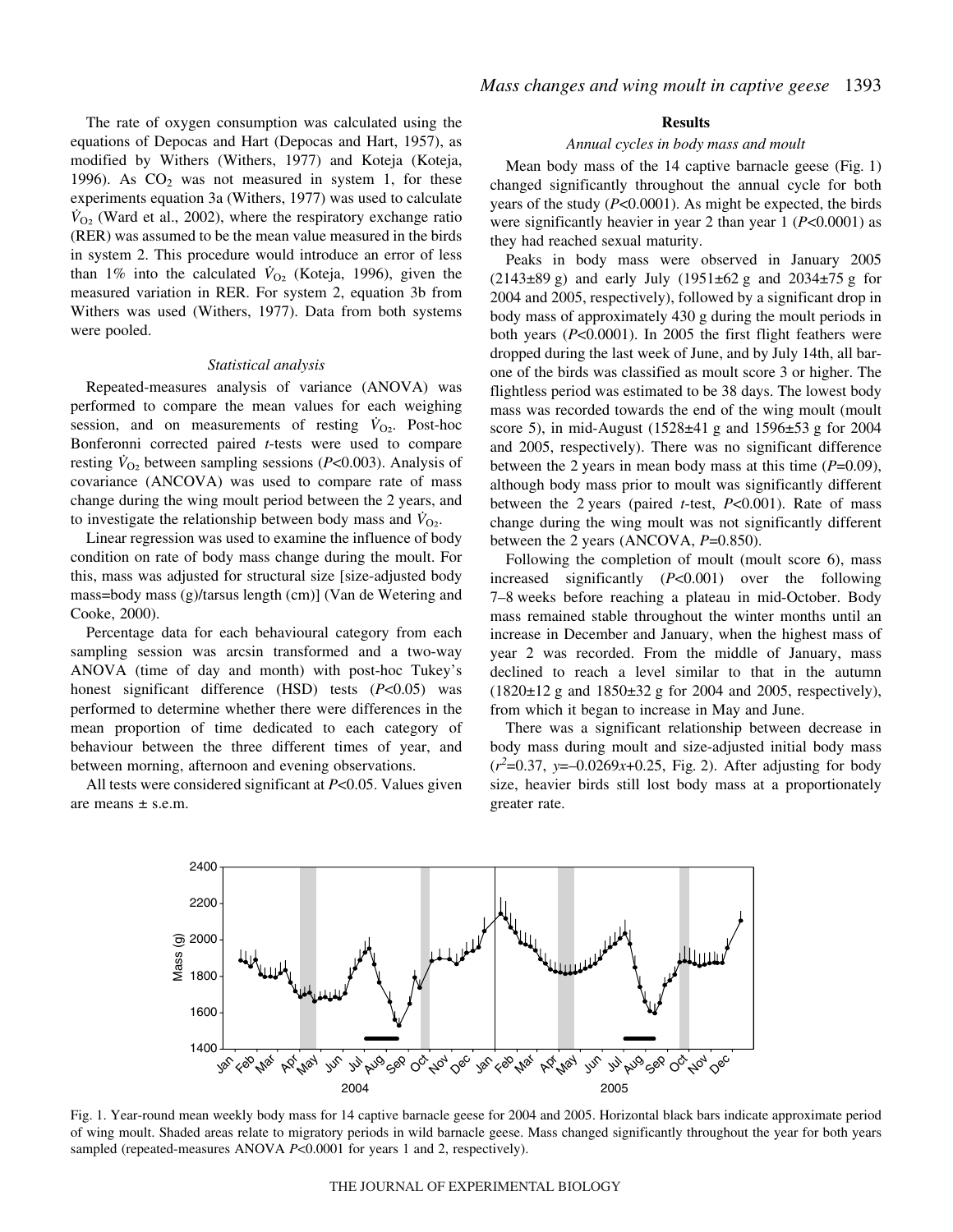

Fig. 2. Relationship between mass change and size-adjusted initial body mass of 14 captive barnacle geese during wing moult  $(r^2=0.36)$ , *P*=0.02). After adjusting for body size, heavier birds still lost body mass at a proportionately greater rate. Size-adjusted body mass is calculated as body mass (g) divided by length of the tarsus (cm).

## *Resting rate of oxygen consumption*

There was significant variation throughout the year of both day and night resting  $\dot{V}_{O_2}$  (Fig. 3, *P*<0.001 and *P*=0.004, respectively). Maximum night and day resting  $\dot{V}_{O_2}$  were observed during the moult in a period of mass change, and averaged  $27.2\pm1.4$  ml min<sup>-1</sup> and  $32.7\pm2.0$  ml min<sup>-1</sup>, respectively. The minimum nighttime value  $(14.91\pm$  $1.2 \text{ ml min}^{-1}$  was recorded in November, a period of stability when body mass did not change significantly. The minimum daytime value was observed in May  $(22.5 \pm 3.0 \text{ ml min}^{-1})$ . Oxygen uptake measurements taken during moulting periods (July–August) were significantly higher than those measured during the pre- and post-moult periods. Mass-specific  $\dot{V}_{\text{O}_2}$ followed a similar pattern, with values during the moult period of  $16.2 \pm 1.2$  ml min<sup>-1</sup> kg<sup>-1</sup>, compared with, for example, 8.9 $\pm$ 0.3 ml min<sup>-1</sup> kg<sup>-1</sup> for May. There was no significant relationship between body mass and  $\dot{V}_{\text{O}_2}$ .

#### *Behaviour*

Two-way ANOVA revealed no significant difference in time budgeting between morning, afternoon and evening observations within each sampling period. During August (i.e. wing moult), the geese spent  $64\pm1.9\%$  of their time resting, which was significantly greater than the  $45\pm2.4\%$  and  $43\pm1.6\%$  of their time spent resting in June and November, respectively (Fig. 4). Foraging dropped during wing moult, from 23±2.0% in June and 24±1.7% in November to 7±0.6% in August (*P*<0.001). Maintenance behaviour increased significantly during wing moult  $(P<0.001)$  from  $12\pm1.4\%$  and  $9\pm1.1\%$  in June and November, respectively, to  $20\pm1.6\%$  when the birds were flightless.

# **Discussion**

*Body mass and behavioural changes during wing moult* Despite having constant access to food, the captive barnacle



Fig. 3. Year-round average weekly masses for 14 barnacle geese (grey circles) with rates of oxygen uptake measurements  $(N=6 \pm s.e.m.)$  at six points of the year. Triangles represent night resting values and squares day resting values. X error bars represent duration of sampling period. Both day and night resting rates varied significantly throughout the year (repeated-measures ANOVA, *P*<0.001 and *P*<0.004, respectively) and followed a similar pattern. Black bar indicates the wing moult period.

geese lost approximately 25% of their body mass during the wing moult in both years of the study. A similar degree of mass loss was recorded in wild non-breeding waterfowl – such as male greylag geese moulting on Saltholm, Denmark (Fox et al., 1998). Sjöberg found that teals lost between 10–20% of their body mass during the flightless period (Sjöberg, 1986), a similar figure to that noted in red-billed teal and South African shelduck (Douthwaite, 1976; Geldenhuys, 1983). Sjöberg noted that many species of wild waterfowl moult in extremely favourable habitats and can therefore compensate for the energetically demanding wing moult period by increasing their daily food intake (Sjöberg, 1986). As such, he concluded that any observed mass loss must be an adaptation for decreasing the flightless period by enabling the bird to fly on partially regrown flight feathers. However, atrophy of flight muscles in moulting waterfowl (e.g. Ankney, 1979; Marden, 1987), and a lack of consistency in mass loss during wing moult between populations of the same species (Fox and Kahlert, 2005), suggests this is unlikely to be broadly applicable.

Panek and Majewski proposed that the cause of mass loss during wing moult in wild waterfowl was the change in behaviour and loss of foraging opportunities, brought about by an increased risk of predation (Panek and Majewski, 1990). Therefore, birds were not able to compensate for the increased energetic demands during moult by increasing their food intake. They noted that mallards with only 1–3 flight regimes missing still continued to exhibit what they described as 'secretive behaviour', and still continued to lose body mass, indicating that the birds were aware of their vulnerability to predation whilst flightless (Pehrsson, 1987; Adams et al., 2000). The captive geese showed a marked difference in behaviour during the flightless period of the wing moult,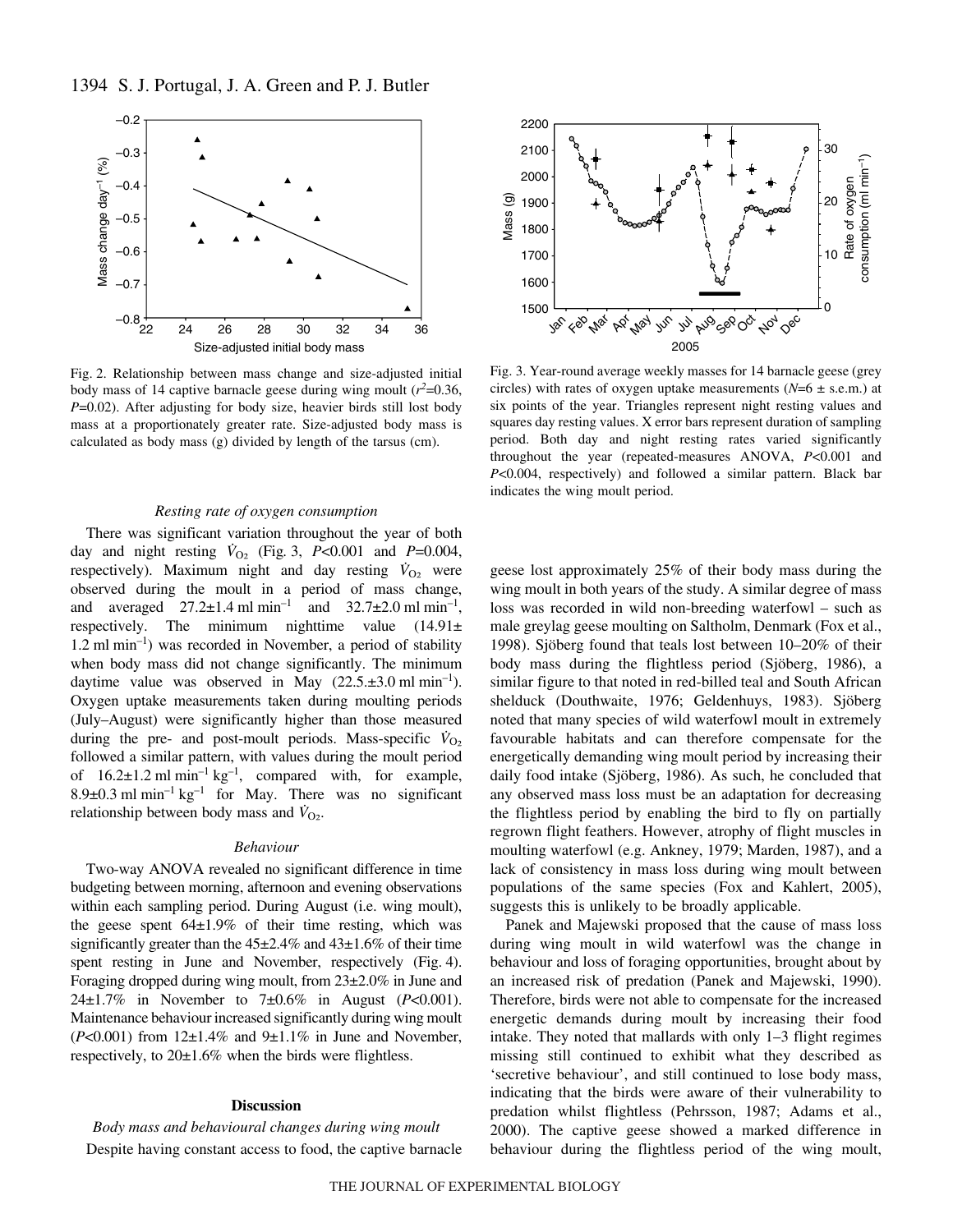

Fig. 4. Time–activity budgets  $(\%)$  for 14 captive barnacle geese, for pre- (A, June), during (B, August) and post- (C, November) wing moult. The time dedicated to alert behaviour was less than 1% and is not shown.

increasing the time they spent in maintenance and resting and decreasing the time spent foraging.

Kahlert et al. found that only flightless wild greylag geese would respond to grey herons *Ardea cineria* and helicopters overhead by returning to water for safety, whereas fully flighted birds would not respond (Kahlert et al., 1996). In addition, these moulting geese spent on average 19 min resting on the water after a 'spook' event, potentially losing valuable feeding time (Kahlert, 2006). During wing moult, the greylag

# *Mass changes and wing moult in captive geese* 1395

geese spent just 8.9 h foraging compared with 16.2 h when fully flighted (Fox and Kahlert, 1999). Furthermore, these birds did not compensate for this reduction in foraging time by increasing peck rate (Fox and Kahlert, 1999).

Studies performed on other wild moulting waterfowl have shown varying changes in resting levels and feeding effort during the flightless period. Austin reported a 10% increase in time spent resting during the flightless stage in lesser scaup *Aythya affinis* (Austin, 1987), and mottled ducks *Anas fulvigula* spent only 9% of their time feeding during wing moult compared with 65% of their time before and after, a trait also observed in harlequin ducks *Histrionicus histrionicus*, black ducks *Anas rubripes* and canvasbacks *Aythya valisineria* (Paulus, 1984; Bowman, 1987; Thompson, 1992). Other species exhibited different compensatory behaviours. For example, redheads *Aythya Americana*, red-crested pochards *Netta rufina* and greylag geese fed primarily at night during wing moult (Bailey, 1981; Van Impe, 1985 Kahlert et al., 1996).

Despite having constant access to food and no obvious predators, the captive barnacle geese in the present study still changed their behaviour during the flightless period of wing moult and did not increase their food intake rate. These findings suggest that increased resting during a potentially vulnerable stage of the bird's annual cycle is an innate behaviour.

# *Rate of mass loss and body size*

In the present study heavier geese lost mass faster than lighter geese; a similar observation was noted in the Russian breeding population of barnacle geese and Barrow's goldeneye (van der Jeugd, 2003; Van de Wetering and Cooke, 2000). This may explain the peak in body mass prior to wing moult. If, as hypothesised by Owen and Ogilvie (Owen and Ogilvie, 1979), Sjöberg (Sjöberg, 1986) and Douthwaite (Douthwaite, 1976), mass loss during the flightless period is an adaptation to regain flight sooner, gaining mass prior to this period would appear to be a waste of energy. If, however, being in good condition before the onset of wing moult enables a bird to achieve higher remigial growth rates and thus shorten the flightless period compared with birds in poorer condition, there is an obvious advantage to gaining mass before wing moult. Using endogenous reserves (mainly fat) during wing moult can be a behavioural strategy that allows birds to spend less time feeding and to occupy safer habitats that reduce the risk of predation (Thompson, 1992; Van de Wetering and Cooke, 2000). This will enable birds in better condition to reduce activity more so than those in poorer condition and possibly reduce the chance of being predated upon. Comparing two Russian breeding populations of barnacle geese, van der Jeugd et al. found birds in one population to be 200 g heavier at the onset of wing moult. During the flightless period, however, body mass in these heavier birds declined three times more rapidly compared with that of the other population, and the flightless period was shorter (van der Jeugd et al., 2003).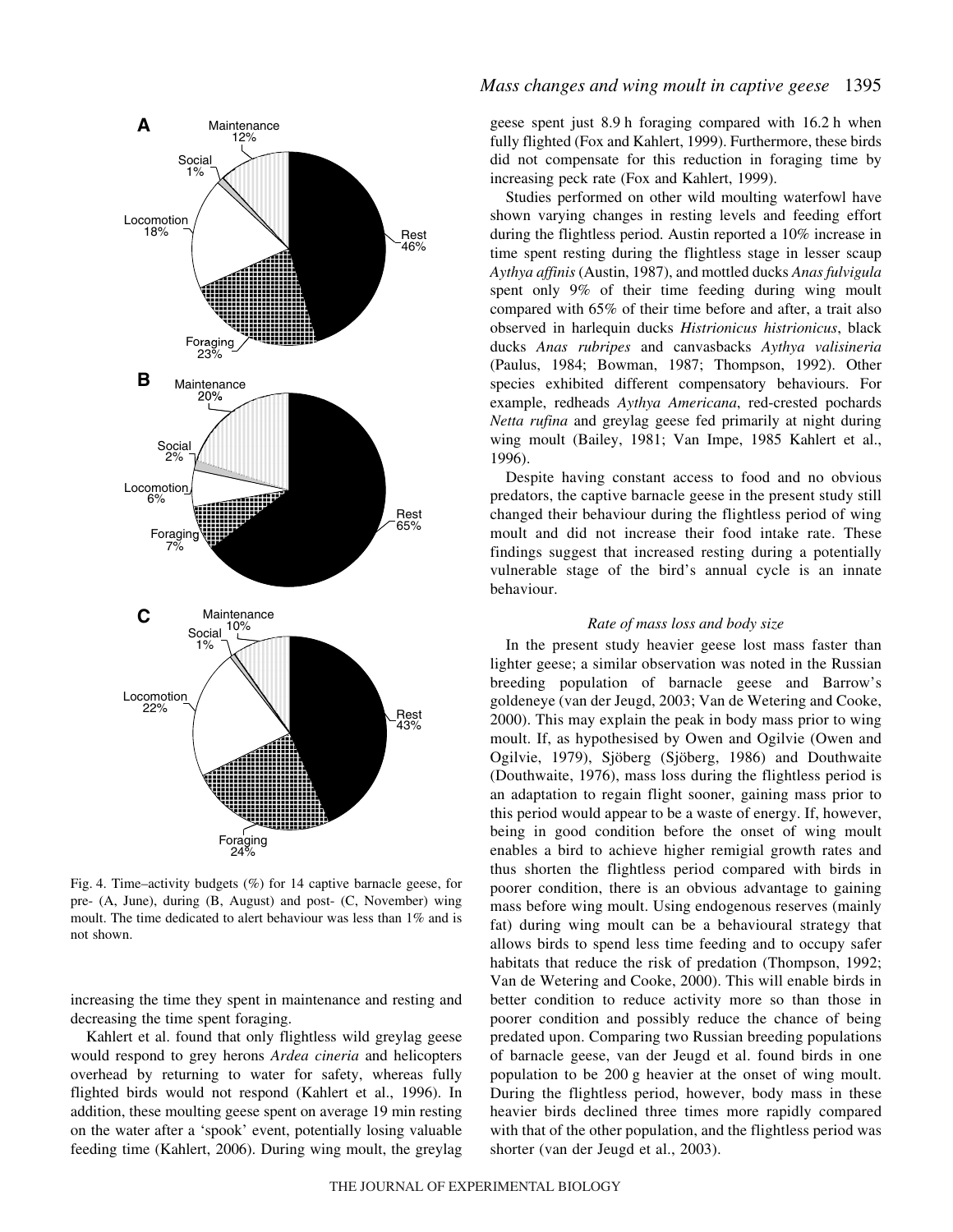# 1396 S. J. Portugal, J. A. Green and P. J. Butler

#### *Rate of oxygen consumption measurements*

There was a distinct annual cycle in resting  $\dot{V}_{O_2}$  in the captive geese used in the present study (Fig. 3). The night resting  $\dot{V}_{O_2}$ , which is equivalent to basal  $\dot{V}_{\text{O}_2}$  (a proxy for BMR), increased by approximately 80% during the wing moult when compared with the post-moult period in November. Ward et al. sampled night resting rates of oxygen consumption in early September (Ward et al., 2002), and recorded a mean night resting  $\dot{V}_{O_2}$  of  $25.3$  ml min<sup>-1</sup>, compared with values from the present study of 25.3 ml min<sup>-1</sup> for late August and 22.0 ml min<sup>-1</sup> for mid-September. Nolet et al. took measurements of rate of oxygen consumption from captive barnacle geese during the late winter (Nolet et al., 1992), and reported a mean night resting  $\dot{V}_{O_2}$  of 16.9 ml min<sup>-1</sup>, compared with values from the present study of 19.8 ml  $min^{-1}$  for early February and 14.9 ml  $min^{-1}$  for late November  $(17.3 \text{ ml min}^{-1}$  winter mean). These comparisons suggest that there is an annual cycle in BMR in captive (and potentially wild) barnacle geese. This conclusion is supported by seasonal variations in night resting heart rate in macaroni penguins *Eudyptes chrysolophus* (Green et al., 2005), wild cormorants *Phalacrocorax carbo* (C. R. White, D. Gremillet, P. J. Butler and G. R. Martin, unpublished data) and eider ducks *Somateria mollissima* (M. Guillemette and P. J. Butler, unpublished data).

This increase in BMR during moult is greater than that reported for most species (Payne, 1972). For example, Lindström et al. reported a 35% increase in BMR in captive moulting redpolls *Carduelis f. flammea*, when compared with pre-moult and post-moult values (Lindström et al., 1993). However, the majority of studies have been on passerines that have a sequential moult, often lasting several months as opposed to waterfowl with their simultaneous wing moult, and this may explain the higher values recorded in the captive barnacle geese. By contrast, Guozhen and Hongfa reported increases in  $\dot{V}_{O_2}$  of only 25% and 35% for Eurasian teal and European shoveler *Anas clypeata*, respectively (Guozhen and Hongfa, 1986). This discrepancy may be due in part to the timing of metabolic measurements with respect to the duration of the moult. Penguins also have a rapid moult during which they are unable to forage and rely on endogenous reserves. Green et al. found that the metabolic rate of macaroni penguins increases from, then decreases to nonmoulting levels during this moult fast, with a peak approximately 40% above non-moulting levels (Green et al., 2004). In the present study, wing-moult measurements were taken in the middle of the wing-moult period (Fig. 3), but this may not have been the case in other studies.

## *Are data from the present study applicable to wild geese?*

No published study has previously recorded the year-round mass of barnacle geese, wild or captive, although other studies have weighed wild barnacle geese at various times of the year (Owen and Ogilvie, 1979; Tombre et al., 1996; Phillips et al., 2003).

Tombre et al. captured female geese in Ny-Ålesund, Svalbard, within three days of their arrival from their spring staging posts in Norway (Tombre et al., 1996). Masses recorded were  $2099\pm55$  g and  $2219\pm44$  g for 1993 and 1994, respectively (*N*=13 and 11, respectively), and these are heavier than masses taken from the captive geese in the present study at around the same time (e.g.  $1827\pm37$  g, 5th May 2005, Fig. 1). Phillips et al. caught birds at their wintering grounds on the Solway Firth between December 1999 and January 2004 and recorded a mean body mass of  $2000 \text{ g}$  ( $N=20$ , no s.e.m. provided) (Phillips et al., 2003), which is similar to the winter masses in the captive geese during the second year of the present study (e.g.  $2105\pm53$  g, 12th December 2005). Mean body mass of moulting adult birds in Svalbard was  $1788\pm8$  g and  $1586\pm7.8$  g for nonbreeding males and females, respectively (Owen and Ogilvie, 1979), compared with a combined mean of  $1596\pm53$  g for the captive geese during moult. van der Jeugd et al. recorded body masses of barnacle geese during wing moult of  $2002\pm169$  g and  $1769\pm177$  g for males and females, respectively, although they noted that approximately 20% of the birds caught were non-breeders and had completed wing moult (van der Jeugd et al., 2003).

Thus, despite their not migrating or breeding, and having constant access to food, captive barnacle geese show a distinct annual cycle in body mass that is generally similar to measurements recorded at various points in the year from wild populations of barnacle geese.

# **Summary**

Data presented here provide evidence that captive barnacle geese follow a distinct annual cycle in BMR and body mass. During wing moult, the geese show a significant drop in body mass, as a result of reducing time spent foraging and the observed increase in BMR associated with the costs of moulting. Despite having constant access to food, the captive birds did not increase time dedicated to foraging to compensate for the increase in metabolism. Although food was available, the captive birds chose not to forage and instead increased the proportion of time spent resting. It is likely that this behaviour in response to wing moult is a strategy to avoid predation in the wild. As the captive barnacle geese exhibit such behaviour, it suggests this behavioural response to being flightless in this species at least is innate.

We would like to thank Craig White for his assistance with the respirometry equipment and set-up, and for statistical advice. We are also grateful to Alan Gardner, Phil Archer, Ben Heanue and Pete Jones for looking after the geese and helping with the weighing sessions. Thanks also to Peter Frappell for help with software, and Michael Romero, Graham Martin, Jim Reynolds and Lewis Halsey for useful discussions. This work was supported by the BBSRC.

#### **References**

**Adams, P. A., Roberson, G. J. and Jones, I. L.** (2000). Time-activity budgets of harlequin ducks molting in the Gannet Islands, Labrador. *Condor* **102**, 703-708.